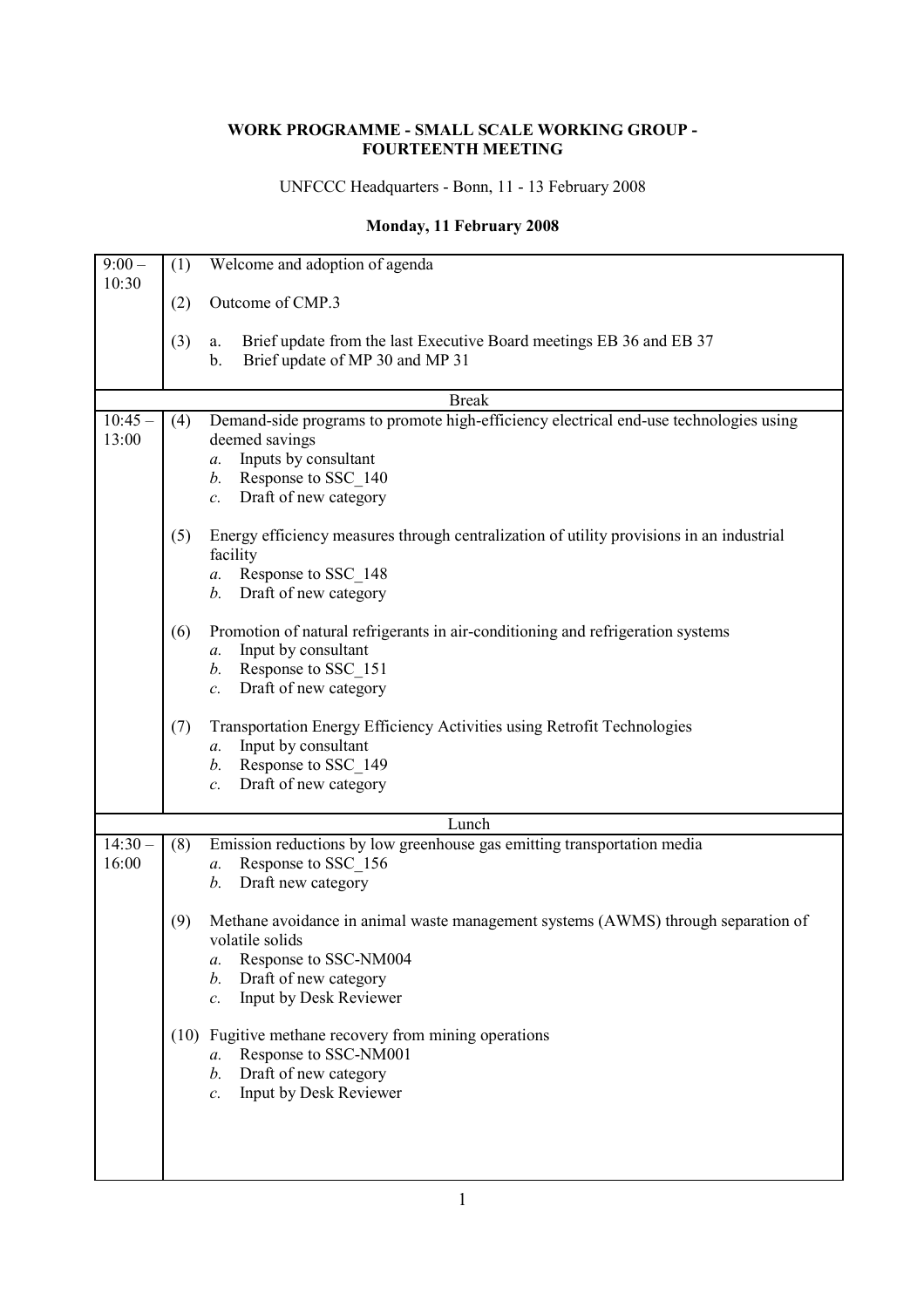|                   | (11) Revision of AMS III.E. to enable applicability of project activities involving controlled<br>anaerobic digestion of biogenic waste for power generation                                                                            |
|-------------------|-----------------------------------------------------------------------------------------------------------------------------------------------------------------------------------------------------------------------------------------|
|                   | a. Response to SSC 142                                                                                                                                                                                                                  |
|                   | b. Draft revision of AMS III.E.                                                                                                                                                                                                         |
|                   | (12) Revision of AMS I.C. to include heat/steam generation from a renewable source (biomass)<br>and electricity from the grid in a newly installed captive cogeneration system<br>a. Response to SSC 143                                |
|                   | b. Draft of AMS I.C.                                                                                                                                                                                                                    |
|                   | <b>Break</b>                                                                                                                                                                                                                            |
| $16:15-$<br>19:00 | (13) Switching from High Carbon-Intensive Energy Source (HCES) to Low Carbon-intensive<br>Energy Source (LCES) in a facility<br>Response to SSC-NM003<br>а.<br>Draft of new category<br>b.<br>Input by Desk Reviewer<br>$\mathcal{C}$ . |
|                   | (14) Methodology for energy efficiency improvement in industrial facilities - Generation projects<br>Response to SSC-NM002<br>a.<br>Draft of new category<br>b.<br>Input by Desk Reviewer<br>$\mathcal{C}$ .                            |
|                   | (15) Clarification of AMS I.C. applicability<br>a. Response to SSC 144                                                                                                                                                                  |
|                   | (16) Query AMS II.D. kilns<br>a. Response to SSC 150                                                                                                                                                                                    |
|                   | Inclusion of Montreal Protocol gases in the baseline under AMS II.C<br>(17)<br>Response to SSC_152<br>a.                                                                                                                                |
|                   | (18) Applicability of AMS I.C. to solar thermal water heaters displacing heat produced by a fossil<br>fuel-fired cogeneration plant<br>Response to SSC_153<br>a.                                                                        |
|                   | (19) Clarification on AMS I.D. on the installation of a backpressure turbine generator to a steam<br>source that is in the baseline set-up<br>Response to SSC_154<br>а.                                                                 |
|                   | (20) Clarification on the Applicability of Methodology AMS I.D. v10<br>a. Response to SSC 141                                                                                                                                           |
|                   | (21) Applicability of AMS III.B. and AMS III.Q. to a project involving installation of a new 8<br>TPH Steam Boiler based on Hydrogen and FO for generation of process steam<br>Response to SSC 145<br>а.                                |
|                   | Query on one of the applicability conditions of AMS III.Q.<br>(22)<br>Response to SSC_146<br>a.                                                                                                                                         |
|                   | Clarification on displacement of high carbon intensive grid power with low carbon intensive<br>(23)<br>captive power<br>Response to SSC 147<br>a.                                                                                       |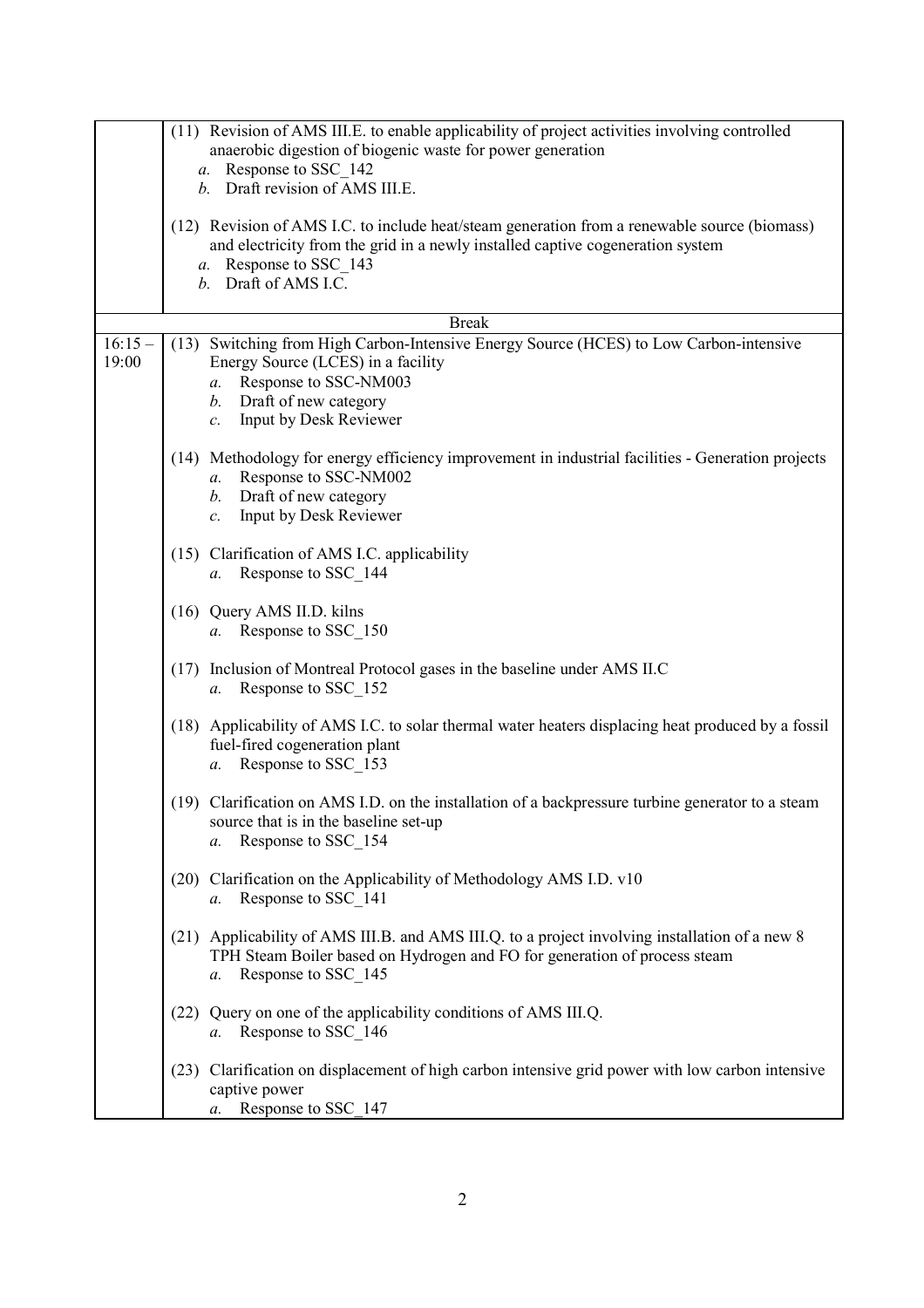| $9:00 -$           |              | (24) Biofuels                                                                                                                                                                                                                                                                                                                                                                                                                                                                                                       |  |  |  |  |
|--------------------|--------------|---------------------------------------------------------------------------------------------------------------------------------------------------------------------------------------------------------------------------------------------------------------------------------------------------------------------------------------------------------------------------------------------------------------------------------------------------------------------------------------------------------------------|--|--|--|--|
| 10:30              |              | Response to SSC_155 (E-diesel)<br>a.                                                                                                                                                                                                                                                                                                                                                                                                                                                                                |  |  |  |  |
|                    |              | Draft new methodology for E-diesel<br>b.                                                                                                                                                                                                                                                                                                                                                                                                                                                                            |  |  |  |  |
|                    |              | (25) Revision of all type II methodologies<br>Draft revision of AMS II.A.<br>$a_{\cdot}$<br>Draft revision of AMS II.B.<br>$b$ .<br>Draft revision of AMS II.C.<br>$\mathcal{C}$ .<br>Draft revision of AMS II.D.<br>$d$ .<br>Draft revision of AMS II.E.<br>e.<br>Draft revision of AMS II.F.<br>$f_{\cdot}$<br>Input by 1 <sup>st</sup> Consultant - Final<br>g.<br>Input by $2nd$ Consultant - Draft<br>$h_{\cdot}$<br>(26) Expansion of AMS III.H. to include injection biogas in natural gas distribution grid |  |  |  |  |
|                    |              | Draft revision of AMS III.H.<br>$a_{\cdot}$                                                                                                                                                                                                                                                                                                                                                                                                                                                                         |  |  |  |  |
|                    |              |                                                                                                                                                                                                                                                                                                                                                                                                                                                                                                                     |  |  |  |  |
|                    | <b>Break</b> |                                                                                                                                                                                                                                                                                                                                                                                                                                                                                                                     |  |  |  |  |
| $10:45 -$<br>13:00 |              | (27) Revision of AMS III.D.<br>Draft revision of AMS III.D.<br>$a_{\cdot}$                                                                                                                                                                                                                                                                                                                                                                                                                                          |  |  |  |  |
|                    |              |                                                                                                                                                                                                                                                                                                                                                                                                                                                                                                                     |  |  |  |  |
|                    |              | (28) Consideration of leakage due to equipment transfer<br>Draft revision of text to be included in all methodologies<br>$a_{\cdot}$                                                                                                                                                                                                                                                                                                                                                                                |  |  |  |  |
|                    |              | (29) Methodology for emission reduction in cement concrete production                                                                                                                                                                                                                                                                                                                                                                                                                                               |  |  |  |  |
|                    |              | (30) Clarification on calculations of baseline emissions from wastewater systems which are partial<br>anaerobic<br>Response to SSC 158<br>a.                                                                                                                                                                                                                                                                                                                                                                        |  |  |  |  |
|                    | (31)         | Clarification on emissions from fossil fuel combustion in hydro projects<br>Response to SSC 159<br>$a$ .                                                                                                                                                                                                                                                                                                                                                                                                            |  |  |  |  |
|                    | (32)         | Request for revision of AMS III.G: limitation for emission reduction in the monitoring<br>methodology<br>Response to SSC_160<br>a.                                                                                                                                                                                                                                                                                                                                                                                  |  |  |  |  |
|                    | (33)         | Clarification on the identification of baseline scenario at an existing renewable energy facility<br>in AMS I.C.<br>Response to SSC_161<br>a.                                                                                                                                                                                                                                                                                                                                                                       |  |  |  |  |
|                    |              | Lunch                                                                                                                                                                                                                                                                                                                                                                                                                                                                                                               |  |  |  |  |
| $14:30-$<br>19:00  |              | (34) In meeting working time to complete proposals to the Board and responses to the PPs.                                                                                                                                                                                                                                                                                                                                                                                                                           |  |  |  |  |

## **Tuesday, 12 February 2008**

## **Wednesday, 13 February 2008**

| $9:00-$          | (35) Responses for request for clarifications/revisions of SSC methodologies     |  |
|------------------|----------------------------------------------------------------------------------|--|
| 10:30            |                                                                                  |  |
| <b>Break</b>     |                                                                                  |  |
| $\sqrt{10:45}$ – | Responses for request for clarifications/revisions of SSC methodologies (contd.) |  |
| 13:00            |                                                                                  |  |
|                  |                                                                                  |  |
| Lunch            |                                                                                  |  |